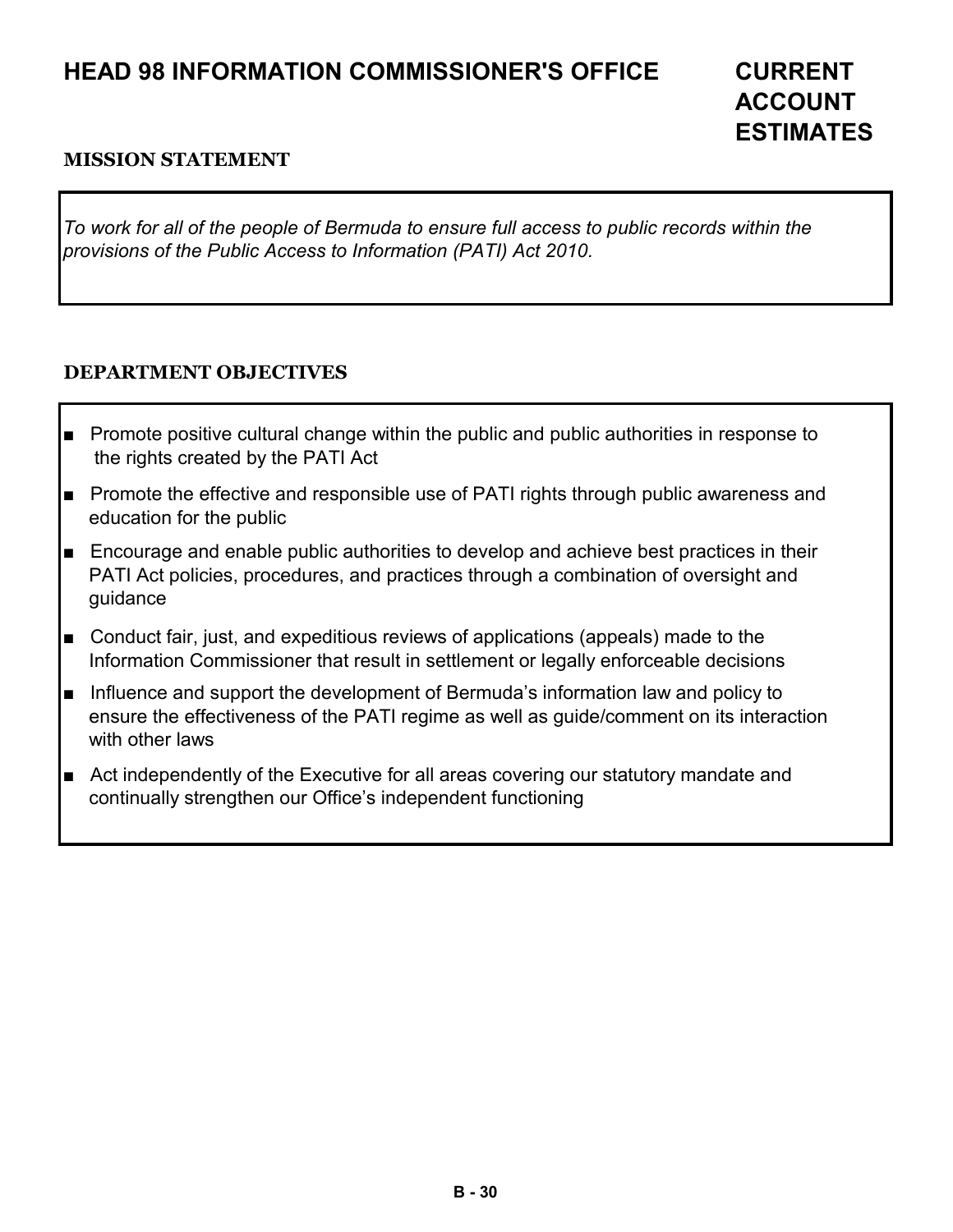# **HEAD 98 INFORMATION COMMISSIONER'S OFFICE CURRENT**

# **ACCOUNT ESTIMATES**

#### **GENERAL SUMMARY**

| <b>IPROG</b> | <b>EXPENDITURE</b><br><b>IBUSINESS UNIT</b><br><b>DESCRIPTION</b> | 2019/20<br><b>ACTUAL</b> | 2020/21<br><b>ORIGINAL</b> | 2020/21<br><b>REVISED</b> | 2021/22<br><b>IESTIMATEI</b> | <b>DIFFERENCE</b><br>2020/21<br><b>VS</b><br>2021/22 |             |
|--------------|-------------------------------------------------------------------|--------------------------|----------------------------|---------------------------|------------------------------|------------------------------------------------------|-------------|
| (1)          | (2)                                                               | (\$000)<br>(3)           | (\$000)<br>(4)             | (\$000)<br>(5)            | (\$000)<br>(6)               | (\$000)<br>(7)                                       | $\%$<br>(8) |
| 9801         | <b>GENERAL</b>                                                    |                          |                            |                           |                              |                                                      |             |
|              | 108000 ADMINISTRATION                                             | 914                      | 1.015                      | 943                       | 917                          | (98)                                                 | (10)        |
|              | 108010 APPLICATIONS (APPEALS)                                     | 48                       | 20                         | 42                        | 30 <sub>1</sub>              | 10                                                   | 50          |
|              | 108020 COMPLIANCE/BEST PRACTICES                                  | 6                        | 9                          |                           | 20                           | 11                                                   | 122         |
|              | 108030 PUBLIC AWARENESS                                           | 24                       | 17                         | 25 <sub>l</sub>           | 23                           | 6                                                    | 35          |
|              | <b>TOTAL</b>                                                      | 992                      | 1.061                      | 1,013                     | 990                          | (71)                                                 | (7)         |

#### **SUBJECTIVE ANALYSIS OF CURRENT ACCOUNT ESTIMATES**

| <b>EXPENDITURE</b> |                                 |              |                                  |          |                |                 | <b>DIFFERENCE</b><br>2020/21 |      |
|--------------------|---------------------------------|--------------|----------------------------------|----------|----------------|-----------------|------------------------------|------|
|                    |                                 |              | 2019/20                          | 2020/21  | 2020/21        | 2021/22         | <b>VS</b>                    |      |
|                    | <b>OBJECT CODE DESCRIPTION</b>  |              | <b>ACTUAL</b><br><b>ORIGINAL</b> |          | <b>REVISED</b> | <b>ESTIMATE</b> | 2021/22                      |      |
|                    |                                 |              | (\$000)                          | (\$000)  | (\$000)        | (\$000)         | (\$000)                      | %    |
| (1)                | (2)                             |              | (3)                              | (4)      | (5)            | (6)             | (7)                          | (8)  |
|                    |                                 |              |                                  |          |                |                 |                              |      |
|                    | <b>SALARIES</b>                 |              | 651                              | 733      | 688            | 684             | (49)                         | (7)  |
|                    | <b>WAGES</b>                    |              | 23                               | $\Omega$ | O              |                 | O                            | 0    |
|                    | <b>TRAINING</b>                 |              | 3                                | 5        | 2              |                 | (2)                          | (40) |
|                    | <b>TRAVEL</b>                   |              | 3                                | 15       | $\overline{4}$ |                 | (13)                         | (87) |
|                    | <b>COMMUNICATIONS</b>           |              | 18                               | 28       | 19             | 19              | (9)                          | (32) |
|                    | ADVERTISING & PROMOTIONS        |              | 8                                | 8        | 9              | 11              | 3                            | 38   |
|                    | PROFESSIONAL SERVICES           |              | 224                              | 102      | 148            | 139             | 37                           | 36   |
|                    | <b>RENTALS</b>                  |              | 6                                | 108      | 74             | 74              | (34)                         | (31) |
|                    | <b>REPAIR AND MAINTENANCE</b>   |              | 12                               | 13       | 19             | 14              |                              | 8    |
|                    | <b>ENERGY</b>                   |              |                                  |          |                | 8               |                              | 14   |
|                    | <b>MATERIALS &amp; SUPPLIES</b> |              | 21                               | 17       | 17             | 13              | (4)                          | (24) |
|                    | EQUIPMT. (MINOR CAPITAL)        |              | 14                               | 18       | 22             | 19              |                              | 6    |
|                    | <b>OTHER EXPENSES</b>           |              | 8                                |          |                |                 | (3)                          | (43) |
|                    |                                 | <b>TOTAL</b> | 992                              | 1,061    | 1,013          | 990             | (71)                         | (7)  |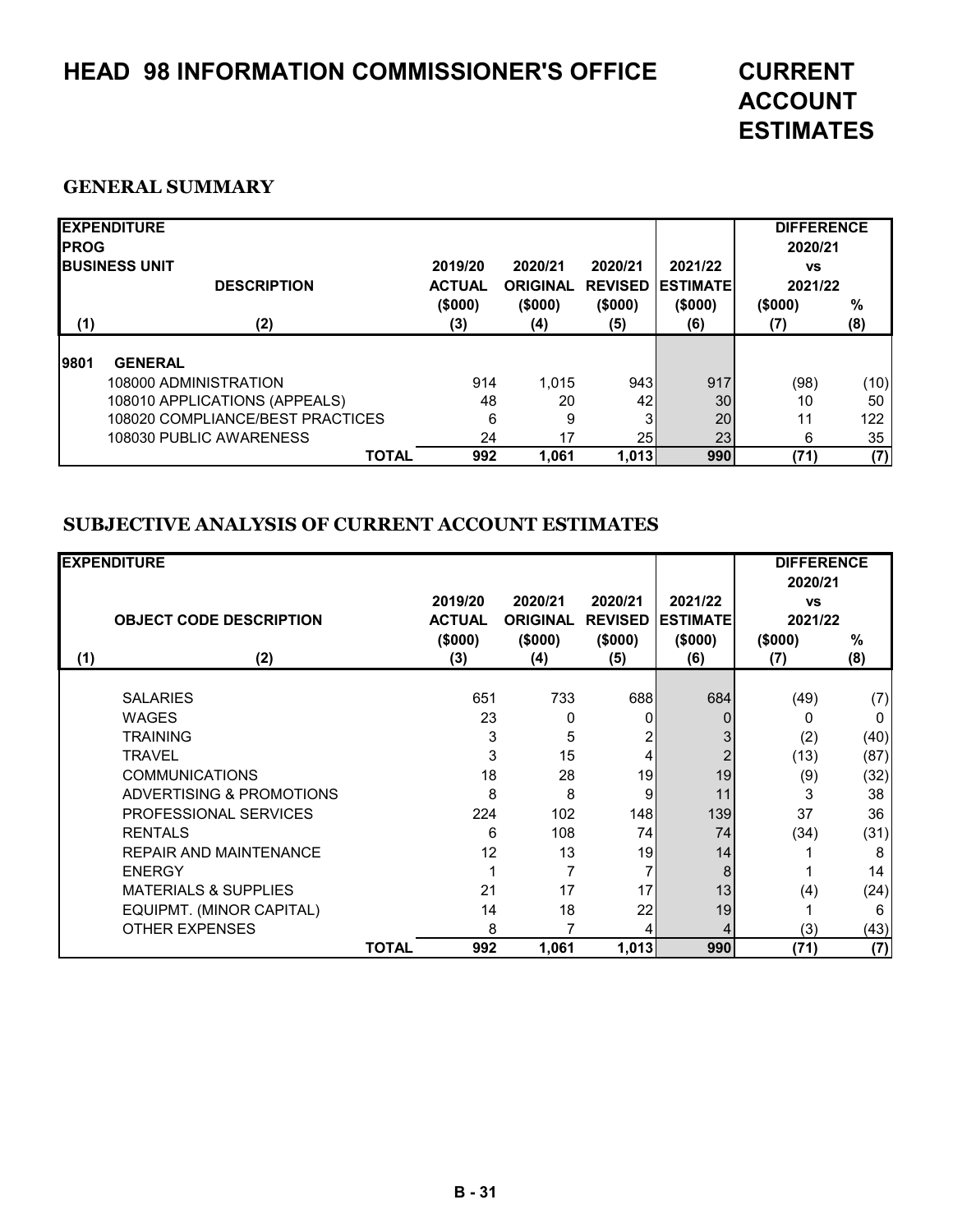**ACCOUNT ESTIMATES**

#### **EMPLOYEE NUMBERS (FULL-TIME EQUIVALENTS)**

|                       |                    |              |               |         |         |                                  | <b>DIFFERENCE</b><br>2020/21 |      |
|-----------------------|--------------------|--------------|---------------|---------|---------|----------------------------------|------------------------------|------|
|                       |                    |              | 2019/20       | 2020/21 | 2020/21 | 2021/22                          | <b>VS</b>                    |      |
| <b>IBUSINESS UNIT</b> |                    |              | <b>ACTUAL</b> |         |         | <b>ORIGINAL REVISED ESTIMATE</b> | 2021/22                      |      |
|                       | <b>DESCRIPTION</b> |              |               |         |         |                                  |                              | $\%$ |
| (1)                   | (2)                |              | (3)           | (4)     | (5)     | (6)                              | (7                           | (8)  |
| 108000                | ADMINISTRATION     |              |               | 6       | 5.      | հ                                |                              | 0    |
|                       |                    | <b>TOTAL</b> |               | 6       |         |                                  |                              | 0    |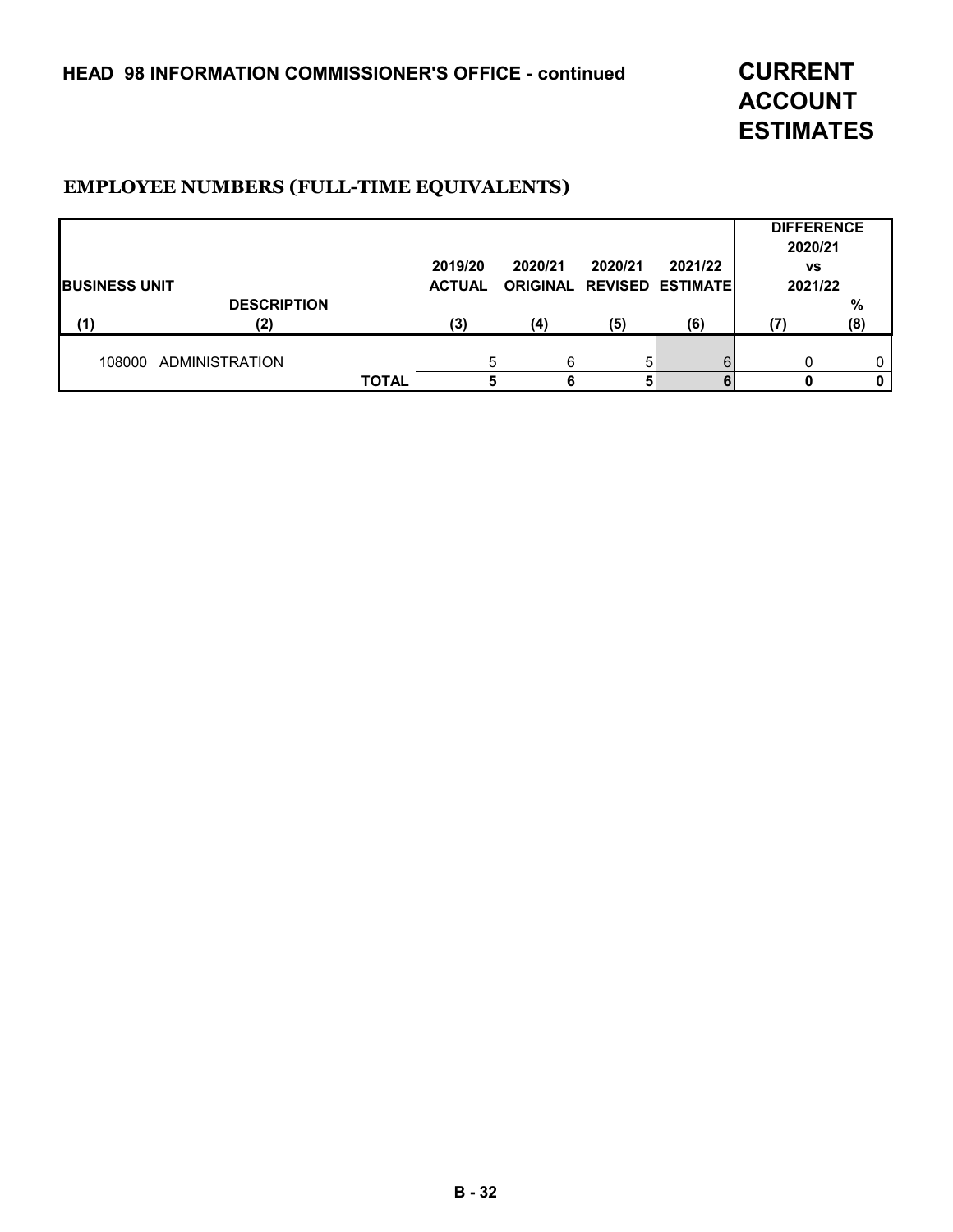## **HEAD 98 INFORMATION COMMISSIONER'S OFFICE - continued**

#### **Performance Measures**

| <b>MEASURE/INDICATOR</b>                                                                                                                                | <b>ACTUAL</b><br><b>OUTCOME</b><br>2019/20 | <b>ORIGINAL</b><br><b>FORECAST</b><br>2020/21       | <b>REVISED</b><br><b>FORECAST</b><br>2020/21 | <b>TARGET</b><br><b>OUTCOME</b><br>2021/22   |  |
|---------------------------------------------------------------------------------------------------------------------------------------------------------|--------------------------------------------|-----------------------------------------------------|----------------------------------------------|----------------------------------------------|--|
| <b>BUSINESS UNIT: 108000 ADMINISTRATION</b>                                                                                                             |                                            |                                                     |                                              |                                              |  |
| Publish and file with the Legislature the ICO's s.58 Annual<br>Report by 31 March                                                                       | Achieved                                   | Lay before<br>Parliament by 31<br><b>March 2021</b> | Achieved                                     | Lay before<br>Parliament by 31<br>March 2022 |  |
| Complete yearly review of internal guides, procedures, and<br>policy manuals and publish revised editions by 31 December                                | Not achieved due<br>to COVID               | 31 March 2021                                       | 31 March 2021                                | 31 March 2022                                |  |
| ICO to host 3 volunteers, interns, and/or work shadow<br>candidates per year                                                                            | 0                                          | 3                                                   | 0                                            | 1                                            |  |
| Conduct monthly internal education sessions on best practices,<br>information rights principles, or other professional development<br>topics            | $\overline{7}$                             | 12                                                  | 3                                            | 10                                           |  |
| Receive unqualified audit and publish Financial Statements                                                                                              | FY 2018-2019<br>tabled November<br>2020    | FY 2019-2020<br>published by<br>March 2021          | FY 2019-2020<br>tabled by June<br>2021       | FY 2020-2021<br>tabled by June<br>2022       |  |
| Document application of new skill, knowledge or other value<br>obtained from conferences and training attended by Information<br>Commissioner and staff | Achieved                                   | 100%                                                | 100%                                         | 100%                                         |  |
| Comply with statutory timeframes in responding to PATI requests                                                                                         | New Measure                                | 100%                                                | 100%                                         | 100%                                         |  |
| Submit timely ICO Annual Return with annual updates                                                                                                     | <b>New Measure</b>                         | 31 December                                         | Achieved                                     | 31-Dec                                       |  |
| <b>BUSINESS UNIT: 108010 APPLICATIONS (APPEALS)</b>                                                                                                     |                                            |                                                     |                                              |                                              |  |
| Acknowledge receipt of applications for review within 5 days                                                                                            | 100%                                       | 100%                                                | 95%                                          | 100%                                         |  |
| Complete validation of applications for review within 3 weeks                                                                                           | 97%                                        | 85%                                                 | 50%                                          | 75%                                          |  |
| Compete and close valid applications within 4 months                                                                                                    | 43%                                        | 50%                                                 | 15%                                          | 50%                                          |  |
| Publish Information Commissioner's decisions on www.ico.bm<br>website within 10 days of being issued                                                    | 100%                                       | 100%                                                | 100%                                         | 100%                                         |  |
| Number of judicial review cases appealed against decisions by<br>the Information Commissioner                                                           | 3%                                         | 10%                                                 | 10%                                          | 10%                                          |  |
| Maintain strict confidentiality with respect to the ICO's work on<br>reviews and comply with statutory confidentiality obligations                      | 100%                                       | 100%                                                | 100%                                         | Discontinue                                  |  |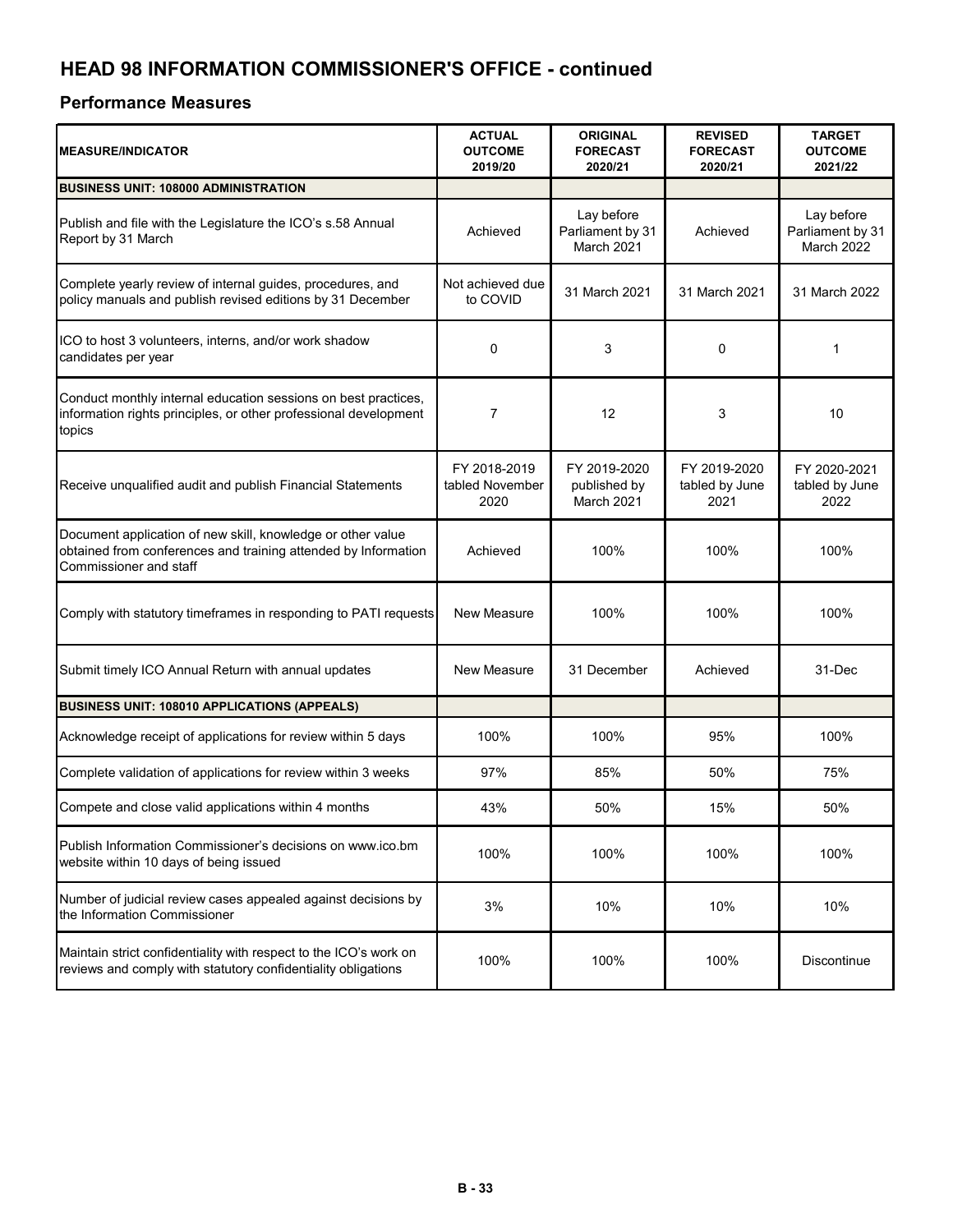## **HEAD 98 INFORMATION COMMISSIONER'S OFFICE - continued**

#### **Performance Measures**

| <b>MEASURE/INDICATOR</b>                                                                                                                                                                 | <b>ACTUAL</b><br><b>OUTCOME</b><br>2019/20 | <b>ORIGINAL</b><br><b>FORECAST</b><br>2020/21 | <b>REVISED</b><br><b>FORECAST</b><br>2020/21 | <b>TARGET</b><br><b>OUTCOME</b><br>2021/22 |
|------------------------------------------------------------------------------------------------------------------------------------------------------------------------------------------|--------------------------------------------|-----------------------------------------------|----------------------------------------------|--------------------------------------------|
| <b>BUSINESS UNIT: 108020 COMPLIANCE/BEST PRACTICES</b>                                                                                                                                   |                                            |                                               |                                              |                                            |
| Conduct audit review for compliance of Information Statements<br>by 28 February                                                                                                          | Not achieved                               | 85%                                           | 50%                                          | 85%                                        |
| Complete investigations under s.57 within 4 months                                                                                                                                       | Not applicable                             | 95%                                           | 50%                                          | Discontinue                                |
| Complete yearly review of existing ICO guidelines on the<br>application of the PATI Act exemptions and other PATI Act<br>provisions and publish revised editions by 31 March             | Not achieved                               | Complete by 31<br>March 2021                  | Complete by 31<br>March 2021                 | Complete by 31<br>March 2022               |
| Organise and deliver quarterly best practice, leadership, and/or<br>good governance events for public authorities                                                                        | Achieved                                   | 4                                             | 4                                            | 4                                          |
| Respond to enquiries from public authorities on general<br>questions about the PATI Act and its provisions                                                                               | over 100                                   | 50                                            | 30                                           | 50                                         |
| Provide official comment or consultation on draft legislation,<br>statutory provisions and practice codes which impact PATI Act or<br>Regulations, or the right to access public records | Ongoing                                    | Ongoing                                       | Ongoing                                      | Ongoing                                    |
| Propose beneficial legislative amendments to strengthen the<br>PATI Act and Regulations                                                                                                  | Ongoing                                    | Ongoing                                       | Ongoing                                      | Ongoing                                    |
| <b>BUSINESS UNIT: 108030 PUBLIC AWARENESS</b>                                                                                                                                            |                                            |                                               |                                              |                                            |
| Conduct general public education sessions on using the PATI<br>Act (outside of Right to Know Day activities)                                                                             | 1                                          | 1                                             | 1                                            | 1                                          |
| Conduct targeted education sessions to interest groups                                                                                                                                   | 1                                          | 10                                            | 1                                            | 2                                          |
| Collaborate with local charities/advocacy organisations to co-<br>sponsor public awareness event on information rights                                                                   | $\mathbf 0$                                | $\mathbf{1}$                                  | 0 Due to COVID                               | 1                                          |
| Feedback from education sessions rated good or excellent                                                                                                                                 | 90%                                        | 90%                                           | 90%                                          | 90%                                        |